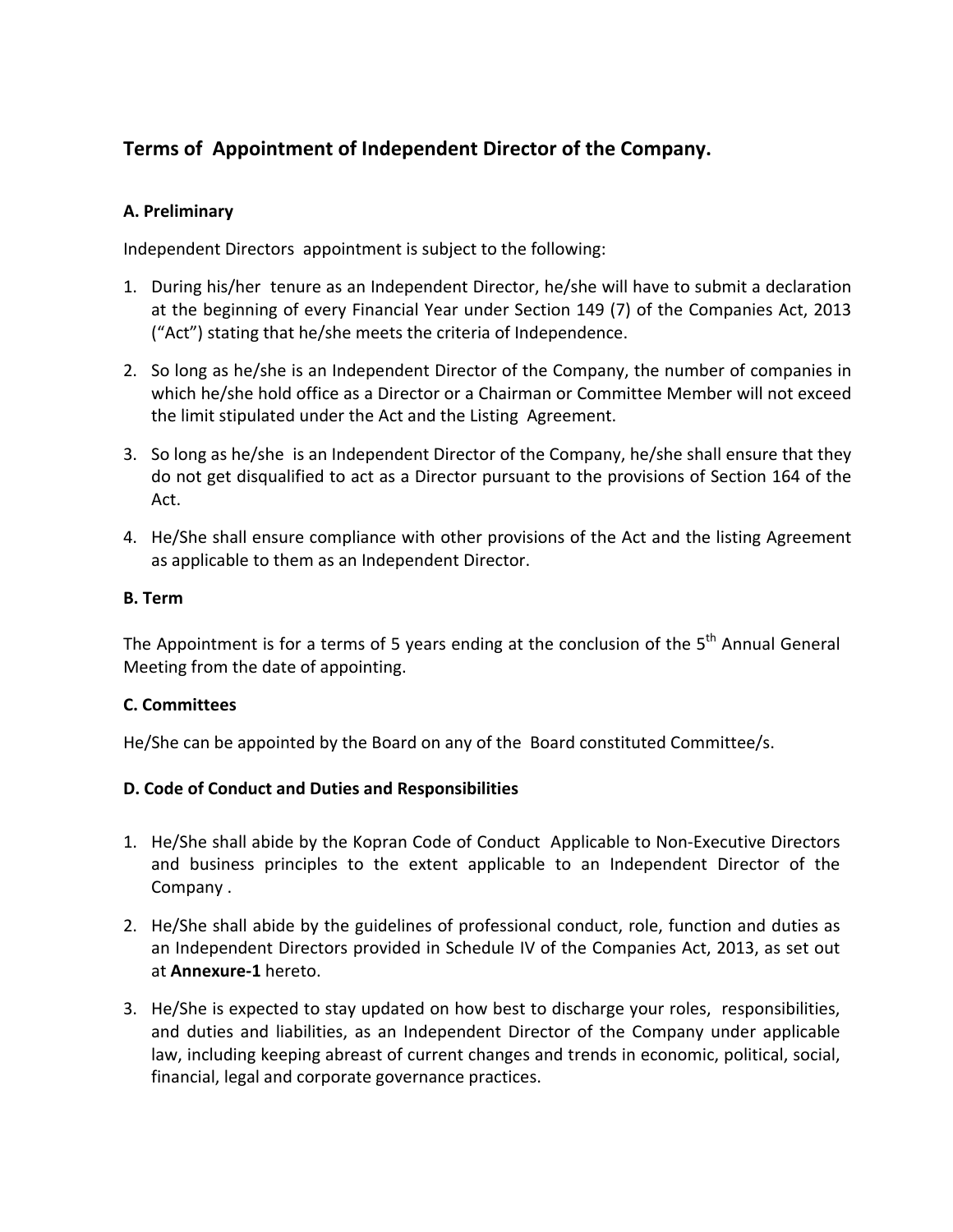- 4. He/She is expected to:
	- i. Take decisions objectively and solely in the interests of the Company;
	- ii. Facilitate Company's adherence to high standards of ethics and corporate behavior;
	- iii. Guide the Board in monitoring the effectiveness of the Company's governance practices and to recommend changes, required if any;
	- iv. Guide the Board in monitoring and managing potential conflicts of interest of Management, Board Members and Stakeholders, including misuse of corporate assets and abuse in related party transactions;
	- v. Guide the Board in ensuring the integrity of the Company's accounting and financial reporting systems, including the independent audit, and that appropriate systems of control are in place, in particular, systems for risk management, financial and operational control, and compliance with the law and relevant standards.

## **E. Performance Evaluation**

His/Her reappointment or extension of term and his/her remuneration will be recommended by the Nomination and Remuneration Committee of the Board, pursuant to a performance evaluation carried out by the Board.

#### **F. Remuneration**

- 1. His/Her annual remuneration will be as under:
	- (a) sitting fees for attending each meeting of the Board and its Committees as may be determined by the Board from time to time, and
- 2. He/She will be entitled to reimbursement of expenses incurred by them in connection with attending the Board Meetings, Board Committee Meetings, General Meetings and in relation to the business of the Company towards travelling and other out‐of‐pocket expenses.

#### **G. Training**

He/She will be entitled to the benefit of a training program to familiarize themselves with the business and affairs of the Company, growth plans, the peculiarities of the industry in which the Company operates, its goals and expectations and long term plans and objectives.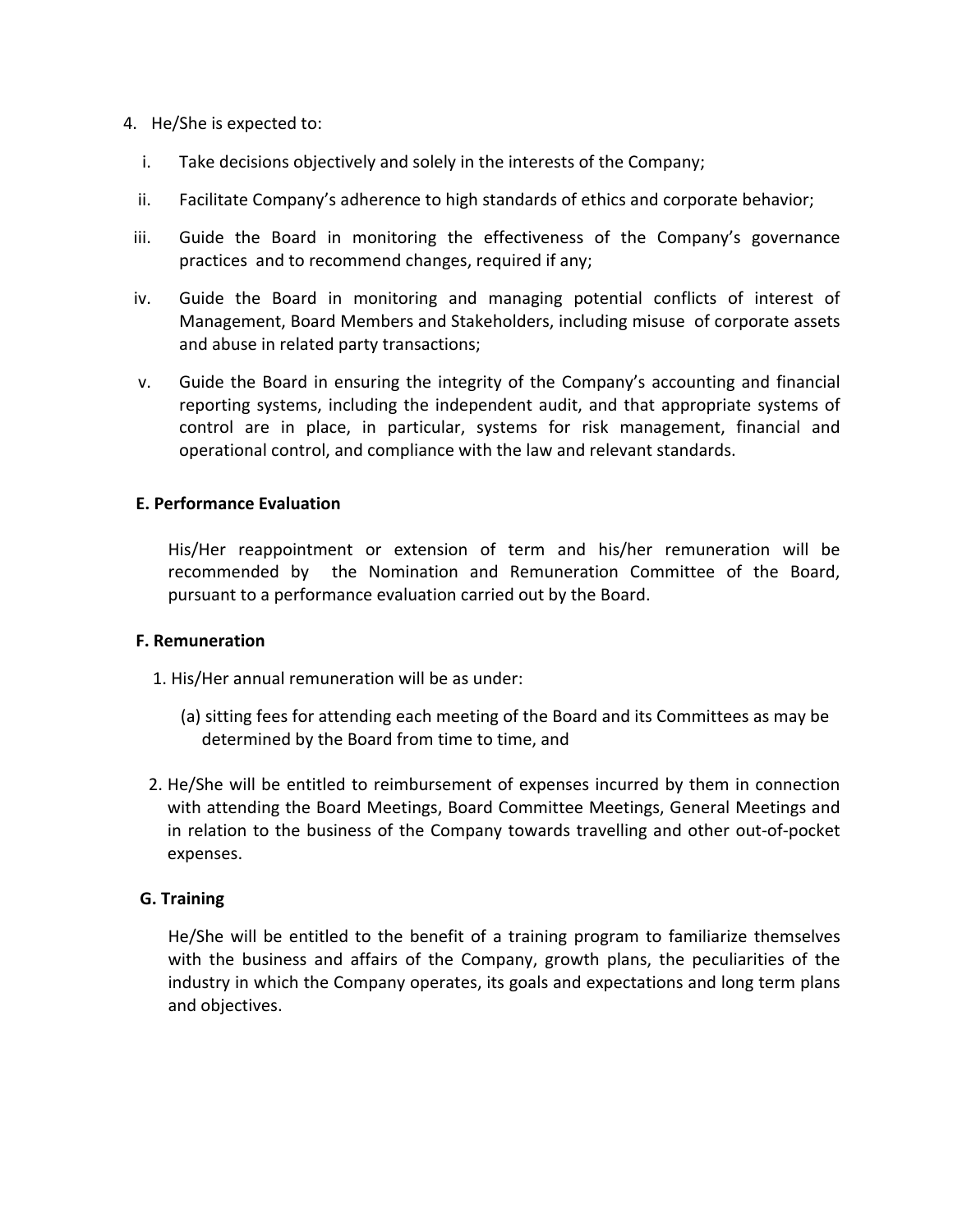### **H. Miscellaneous**

- 1. He/She shall have access to confidential information, whether or not the information is marked or designated as "confidential" or "proprietary", relating to the Company and its business including legal, financial, technical, commercial, marketing and business related records, data, documents, reports, etc., client information, intellectual property rights (including trade secrets), ("**Confidential Information**").
- 2. He/She shall use reasonable efforts to keep confidential and to not disclose to any third party, such Confidential Information.
- 3. If any Confidential Information is required to be disclosed by them in response to any summons or in connection with any litigation, or in order to comply with any applicable law, order, regulation or ruling, then any such disclosure should be, to the extent possible, with the prior consent of the Board.

He/She shall confirm their acceptance by signing, dating, and returning a copy of the terms and conditions of appointment as Independent Director to the Company.

## **ANNEXURE 1**

**Guidelines of professional conduct, Role, Function and Duties as an Independent Director (As provided in Schedule IV of the Companies Act, 2013)** 

#### **Guidelines for Professional conduct:**

- 1. To uphold ethical standards of integrity and probity;
- 2. To act objectively and constructively while exercising your duties;
- 3. To exercise their responsibilities in a bona fide manner in the interest of the Company;
- 4. To devote sufficient time and attention towards your professional obligations for informed and balanced decision making;
- 5. To not allow any extraneous considerations that will vitiate their exercise of objective independent judgment in the paramount interest of the Company as a whole, while concurring in or dissenting from the collective judgment of the Board in its decision making;
- 6. To not abuse their position to the detriment of the Company or its shareholders or for the purpose of gaining direct or indirect personal advantage or advantage for any associated person;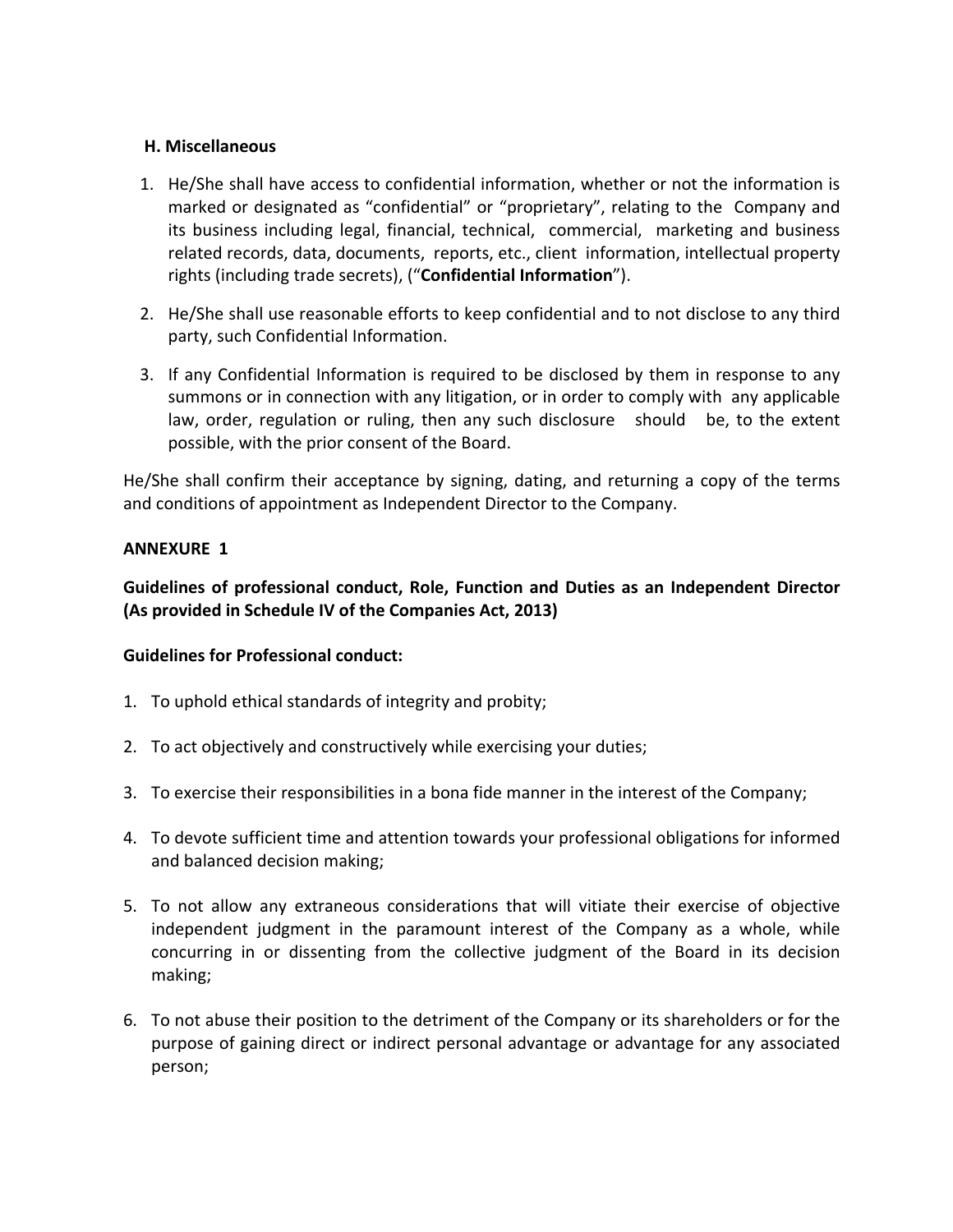- 7. To refrain from any action that would lead to loss of their independence;
- 8. Where circumstances arise which make an Independent Director lose his independence, the independent Director must immediately inform the Board accordingly;
- 9. To assist the Company in implementing the best corporate governance practices.

#### **Role and functions:**

- 1. Assist in bringing an independent judgment to bear on the Board's deliberations especially on issues of strategy, performance, risk management, resources, key appointments and standards of conduct.
- 2. Bring an objective view in the evaluation of the performance of Board and management.
- 3. Scrutinize the performance of management in meeting agreed goals and objectives and monitor the reporting of performance.
- 4. Satisfy yourself on the integrity of financial information and that financial controls and systems of risk management are robust and defensible.
- 5. Safeguard the interests of all stakeholders, particularly the minority shareholders.
- 6. Balance the conflicting interest of the stakeholders.
- 7. Determine appropriate levels of remuneration of executive directors, key managerial personnel and senior management and have a prime role in appointing and where necessary recommend removal of executive directors, key managerial personnel and senior management.

#### **Duties:**

- 1. Moderate and arbitrate in the interest of the Company as a whole, in situations of conflict between management and shareholder's interest.
- 2. Undertake appropriate induction and regularly update and refresh your skills, knowledge and familiarity with the Company.
- 3. Seek appropriate clarification or amplification of information and, where necessary, take and follow appropriate professional advice and opinion of outside experts at the expense of the Company.
- 4. Strive to attend all meetings of the Board including a Separate meeting of the independent director and of the Board committees of which you are a member.